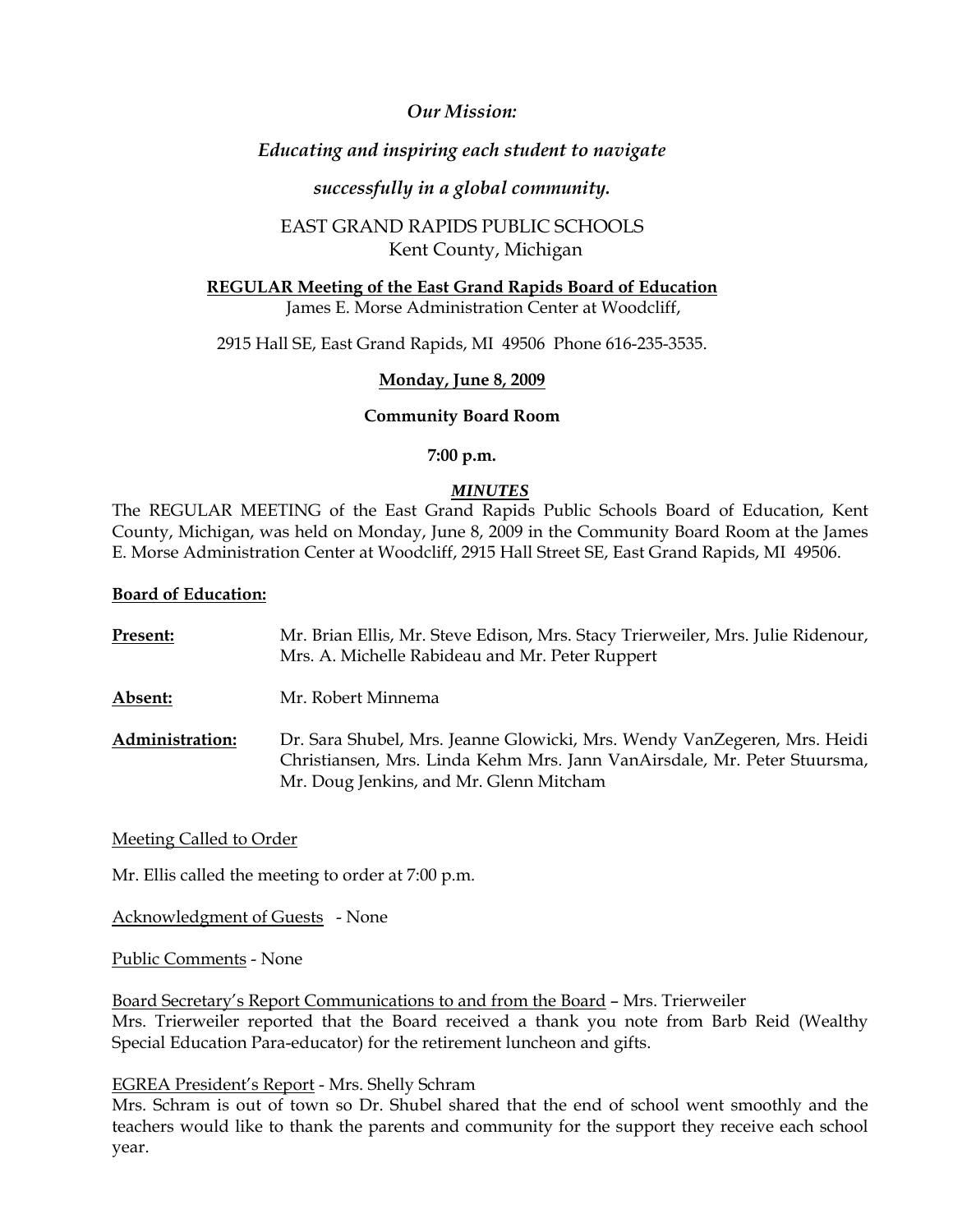# REGULAR BOARD MEETING June 8, 2009 Page 2

#### Recognition of:

#### 2009 Division III State Champion Girls Tennis Team – Mr. Scott Robertson

The girls tennis team received state championship #109. Mr. Robertson said that they dominated the competition Coach Wollerman gave a brief overview of the year and stated that this is the best team that East girls have ever had. Each of the girls received certificates and shook hands with all Board of Education members.

#### 2009 Division II State Champion Lacrosse Team – Mr. Scott Robertson

Coach, Adam Vincent gave a brief rundown on the final game. During the second period he stated they were down 7-1 and finished in overtime at 13-12. This is state championship #110. Each of the boys received certificates and shook hands with all Board of Education members. Also recognized was Joe Glendenning for being appointed to the all star team and also being named the state player of the year. Coach Vincent was also recognized for being named by the US Lacrosse National Association as Michigan Coach of the Year.

#### *Information Items*

#### Facilities Update – Mr. Edison

Mr. Edison stated that he attended the Parks and Recreation meeting this evening. Upcoming projects include: the Canepa Tennis Center courts will be refurbished beginning this week. In the spring/summer of 2010, the street and utilities building will be renovated, which means that there will be construction by Remington field. The Athletic booster proposed renovation to the current concession stand and presented a plan to the Facilities Committee. The plan presented comes at a cost of just over \$10,000, and will be funded by the team boosters. Mr. Edison noted that all construction on the concession stand is to be coordinated by John Bowers and Patty Temple. Mr. Gene MacAlway, of the Athletic Boosters, was available to answer questions. There were discussion and questions from the Board on the concession renovation. Mr. Ellis thanked team boosters and also other booster gifts for their time and efforts for the children of EGRPS.

Mr. Edison also noted that there are not lockers in field event center. There are hooks, which were in the original plans but not full lockers in there now. The Facilities Committee and the Finance Committee are looking at alternatives and the cost to put in full lockers. Both Committees have asked that this item be put this on hold until later in the fall to see where we are financially.

A tree was damaged in the entrance to the teachers drive, it was taken down today. Additional new trees will be planted in its place. Also, turf work will be started this week at memorial field. All projects are on budget and on schedule. Mr. Edison gave the dates of August 25<sup>th</sup> and August 26<sup>th</sup> as the grand opening dates of the facilities. More information on the festivities will be announced later.

#### Introduction of Bill Schram as Energy Manager – Mr. Kevin Philipps

Mr. Philipps introduced Mr. Bill Schram as the new energy manager. Mr. Schram will be going out of state for some training during the summer and will start officially on August 1st.

#### *Action Items – Consent Agenda:*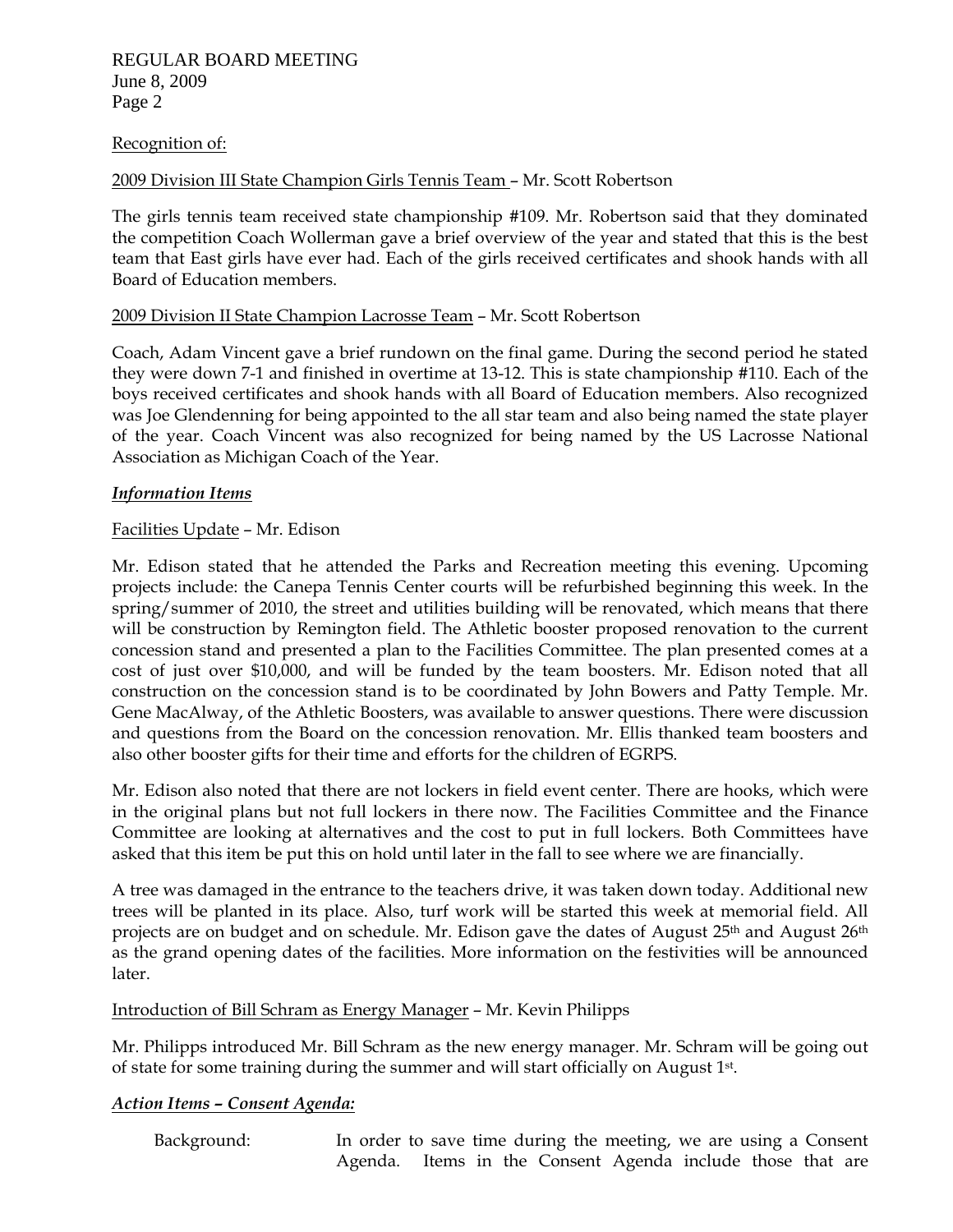considered routine or have been previously discussed by the Board of Education. Any Board Member may request to have any item removed for a separate discussion and vote.

# Recommendation: Motion to approve items in the Consent Agenda Numbers  $9$ through \_11.

Approval of Minutes of REGULAR MEETING of 6/01/09 (Enclosure #9)

Approval of Payment of Bills for May 2009 (Enclosure #10)

Second Reading and Approval of Revised Policy #8331 (Bullying) (Enclosure #11)

The Board had a first reading of revised Policy #8331 (Bullying) at the Board of Education meeting on May 18, 2009.

Motion to approve revised Policy #8331 (Bullying), as recommended by the Policy Committee and Superintendent.

Mrs. Rabideau moved to approve consent agenda items #9-11. Mrs. Trierweiler seconded the motion. Motion passed 6-0.

# *Other Action Items:*

# Approval of 2009-2010 General Fund Budget (Enclosure #12)

The Board of Education is required to adopt a budget for the General Fund for 2009-2010 prior to June 30, 2009. Our process has been ongoing since last September. The Finance Committee has reviewed the final document.

Mrs. Ridenour moved to approve the 2009-2010 General Fund Budget as presented. Mrs. Trierweiler seconded the motion. There was discussion and comments by the Board. Motion passed 6-0.

Approval of the 2009-2010 Budgets for Food Service and Athletics (Enclosure #13)

The State of Michigan requires separate budgets for Food Service and Athletics.

Mr. Edison moved to approve the 2009-2010 Budgets for Food Service and Athletics per Enclosure #13. Mrs. Ridenour seconded the motion. There was discussion and comments from the Board. Motion passed 6-0.

Approval of the 2009-2010 Budget for Debt Retirement (Enclosure #14)

The State of Michigan requires an individual budget for Debt Retirement.

Mrs. Trierweiler moved to approve the 2009-2010 Budget for Debt Retirement per Enclosure #14. Mrs. Ridenour seconded the motion. Motion passed 6-0.

#### Approval of the 2009-2010 Budget for the Sinking Fund (Enclosure #15)

The State of Michigan requires an individual budget for the Sinking Fund.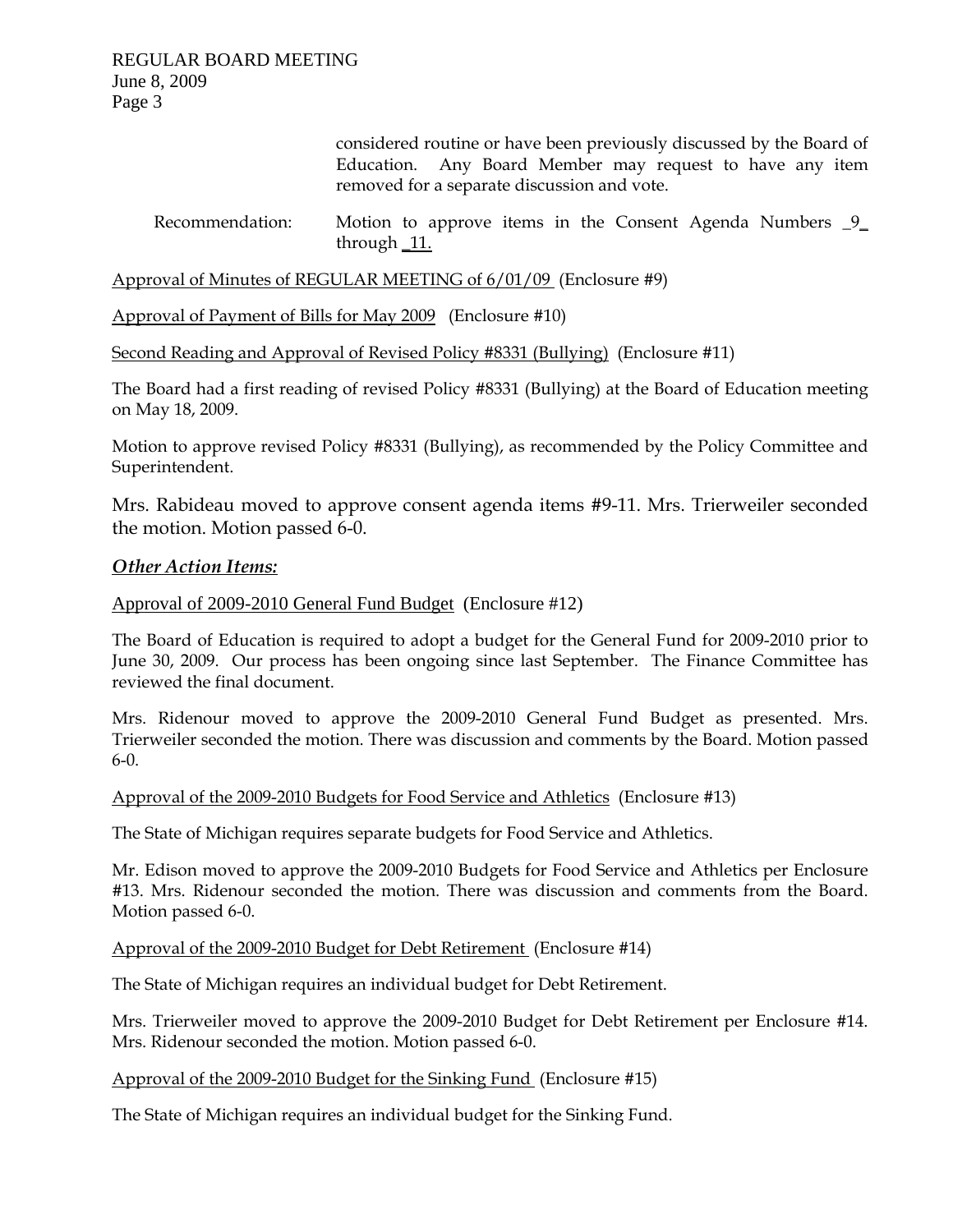# REGULAR BOARD MEETING June 8, 2009 Page 4

Mrs. Trierweiler moved to approve the 2009-2010 Budget for the Sinking Fund per Enclosure #15. Mrs. Rabideau seconded the motion. There was discussion and comments from the Board. Motion passed 6-0.

# Approval of a State Aid Loan Resolution (Enclosure #16)

The district borrows annually from the State to ensure positive cash flow in the General Fund. This loan is required due to the fact that district State Aid payments do not begin until October.

Mrs. Ridenour moved to approve the attached resolution authorizing the district to borrow funds in anticipation of State Aid. Mrs. Trierweiler seconded the motion. There was discussion by the Board. Motion passed 6-0.

# Approval of Food Service Management Contract (Enclosure #17)

The district's contract for Food Service management services expires at the end of this fiscal year. The district in conjunction with the Michigan Department of Education requested bids for our Food Service management services. Chartwells, Inc. was the lone bidder. The proposed contract has been approved by the Michigan Department of Education and reviewed by the Finance Committee, which recommends accepting the bid and proposed contract.

Mrs. Trierweiler moved to accept the bid and related contract from Chartwells, Inc. to provide Food Service management services as presented in Enclosure #17. Mrs. Ridenour seconded the motion. There was discussion and questions from the Board. Motion passed 6-0.

#### Approval of Social Studies Curriculum

The Social Studies Curriculum was presented to the Curriculum Advisory Team on May 11, 2009 and to the Board of Education on May 18, 2009.

Mrs. Rabideau moved to approve the Social Studies Curriculum as presented at the May 18, 2009 Board meeting and recommended by the Assistant Superintendent of Instruction and the Superintendent. Mrs. Trierweiler seconded the motion. Motion passed 6-0.

#### Approval of World Language Curriculum

The World Language Curriculum was presented to the Curriculum Advisory Team on May 11, 2009 and to the Board of Education on May 18, 2009.

Mr. Edison moved to approve the World Language Curriculum as presented at the May 18, 2009 Board meeting and recommended by the Assistant Superintendent of Instruction and the Superintendent. Mrs. Ridenour seconded the motion. Motion passed 6-0.

# *Administrator Reports*

#### Superintendent

Reflections on the School Year – Dr. Shubel reviewed some district highlights for each of the buildings and the athletic department through the year.

Lead Team – Lead Team Retreat – Begins tomorrow and ends on Wednesday afternoon. The theme for the retreat this year is "Focus, Fit and Flexibility." The Leadership team will have time to celebrate and reflect on this year and look forward to next year.